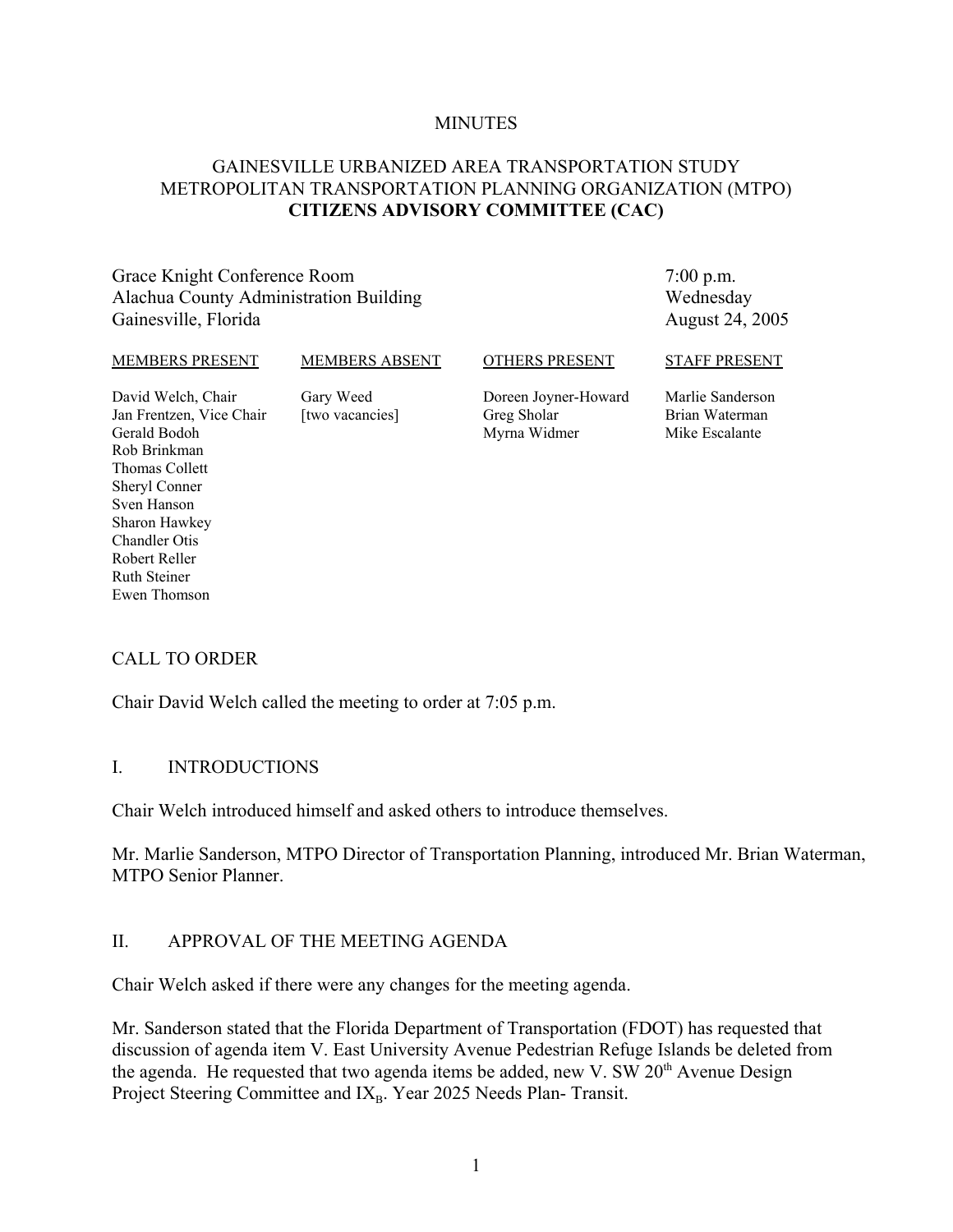**ACTION: Sheryl Conner moved to approve the meeting agenda amended to delete V. East University Avenue Pedestrian Refuge Islands and add new V. SW 20th Avenue** Design Project Steering Committee and IX<sub>p</sub>. Year 2025 Needs Plan- Transit. **Ewen Thomson seconded; motion passed unanimously.**

### III. APPROVAL OF COMMITTEE MINUTES

### **ACTION: Sheryl Conner moved to approve the July 14, 2005 minutes. Rob Brinkman seconded; motion passed unanimously.**

Mr. Bob Reller read his conflict of interest declaration.

### IV. CHAIRMAN'S REPORT

Mr. Sanderson announced that the next MTPO meeting has a Needs Plan public hearing scheduled for August 30 at 7:00 p.m. in the Jack Durrance Auditorium. He added that the regular business meeting will begin at 6:00 p.m. He asked the CAC to reschedule its next meeting from September  $21^{st}$  to September  $28^{th}$ . He said that MTPO staff is scheduled for a FDOT workshop that conflicts with the earlier meeting date.

### **ACTION: Bob Reller moved to reschedule the next CAC meeting from September 21st to September 28th . Rob Brinkman seconded; motion passed unanimously.**

### V. SW 20TH AVENUE DESIGN PROJECT STEERING COMMITTEE

Mr. Sanderson stated that the SW 20<sup>th</sup> Avenue Design Project would be commencing soon. He asked the CAC to appoint a member to serve on a steering committee.

### ACTION: Rob Brinkman moved to appoint Sheryl Conner to the SW 20<sup>th</sup> Avenue Design **Project Steering Committee. Jan Frentzen seconded; motion passed unanimously.**

### VI. RESURFACING PROJECT- US 441 (WILLISTON ROAD SOUTH TO THE MARION COUNTY LINE)

Mr. Sanderson stated that FDOT has submitted 60 percent design plans for the US 441 from Williston Road south to the Marion County Line Resurfacing Project.

Ms. Doreen Joyner-Howard, FDOT Transportation Specialist, and Ms. Myrna Widmer, FDOT Project Manager, discussed the US 441 60 percent design plans and answered questions.

## **ACTION: Sharon Hawkey moved to recommend that the MTPO approve the US 441 from Williston Road south to the Marion County Line Resurfacing Project 60 percent design plans. Tom Collett seconded; motion passed unanimously.**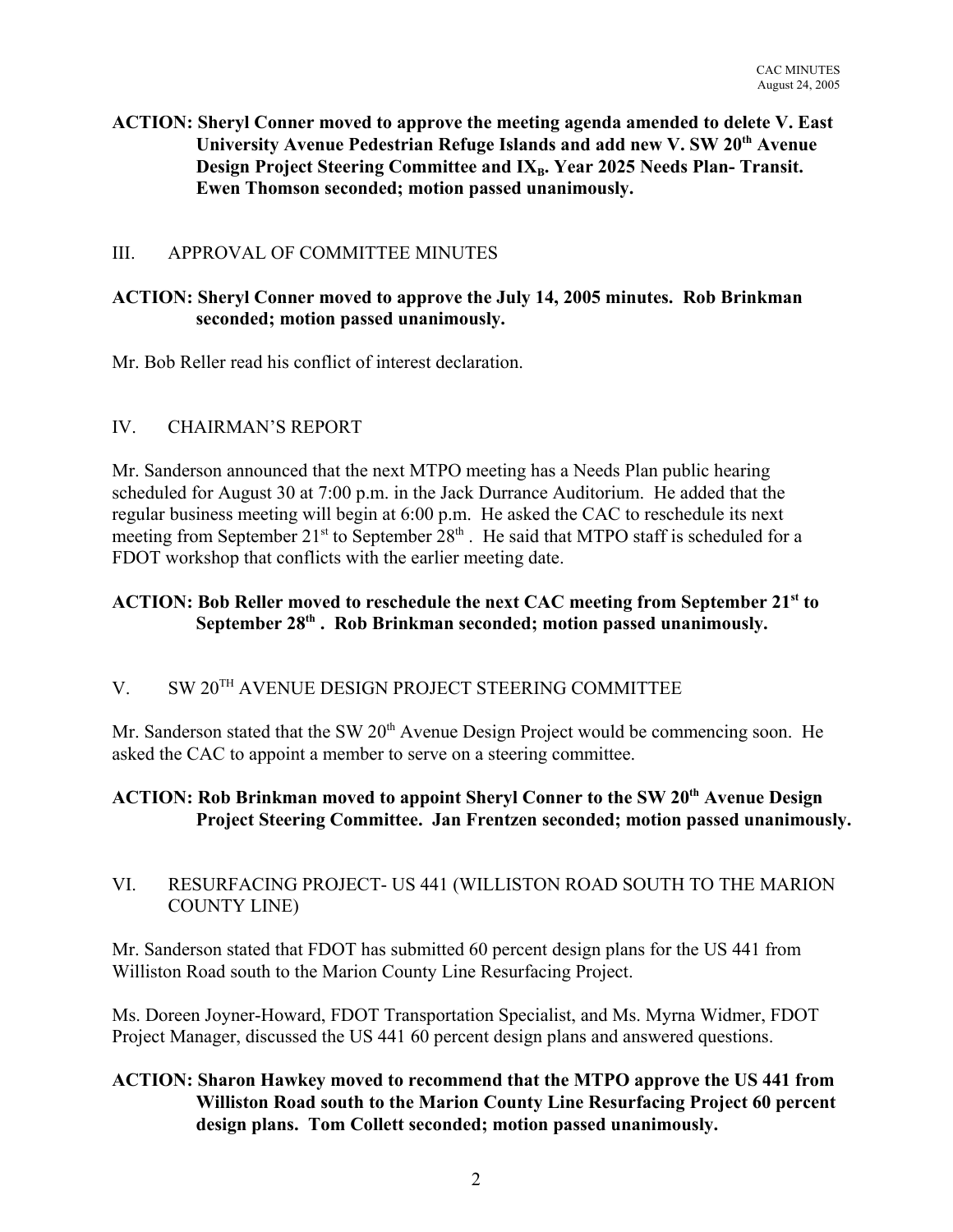### VII. RESURFACING PROJECT- US 441/W. 13TH STREET (ARCHER ROAD NORTH TO NW 6TH STREET)

Mr. Sanderson stated that FDOT has submitted scoping concepts for the US 441 from Archer Road north to NW 6<sup>th</sup> Street Resurfacing Project.

Ms. Joyner-Howard discussed the US 441 scoping concepts and answered questions.

### **ACTION: Ruth Steiner moved to recommend that the MTPO:**

- **1. approve the followingFDOT scoping concepts for the resurfacing design plans for US 441 / SR 25 / W. 13th Street from SR 24 / Archer Road north to SR 20 / NW 6th Street:**
	- **A. incorporate the MTPO-approved stamped/hued crosswalks at the signalized intersections;**
	- **B. improve any sidewalk sections that are not in compliance with FDOT and Americans with Disabilities Act (ADA) standards; and**
	- **C. examine existing access (driveway connections, median openings, etc.) for potential safety and operational improvements;**
- **2. request that the Florida Department of Transportation install a raised median on the south side of the Inner Drive intersection; and**
- **3. seek additional local funding for this median, including from the University of Florida.**

#### **Rob Brinkman seconded; motion passed unanimously.**

### VIII. RESURFACING PROJECT- STATE ROAD 222/N. 39TH AVENUE (NW 24TH BOULEVARD EAST TO END OF THE FOUR-LANE)

Mr. Sanderson stated that FDOT has submitted scoping concepts for the US 441 from Archer Road north to NW 6<sup>th</sup> Street Resurfacing Project.

Ms. Joyner-Howard discussed the SR 222 scoping concepts and answered questions.

### **ACTION: Ruth Steiner moved to recommend that the MTPO:**

**1. approve the following FDOT scoping concepts for the resurfacing design** plans for State Road 222/N. 39<sup>th</sup> Avenue from NW 24<sup>th</sup> Boulevard east to **end of the four-lane:**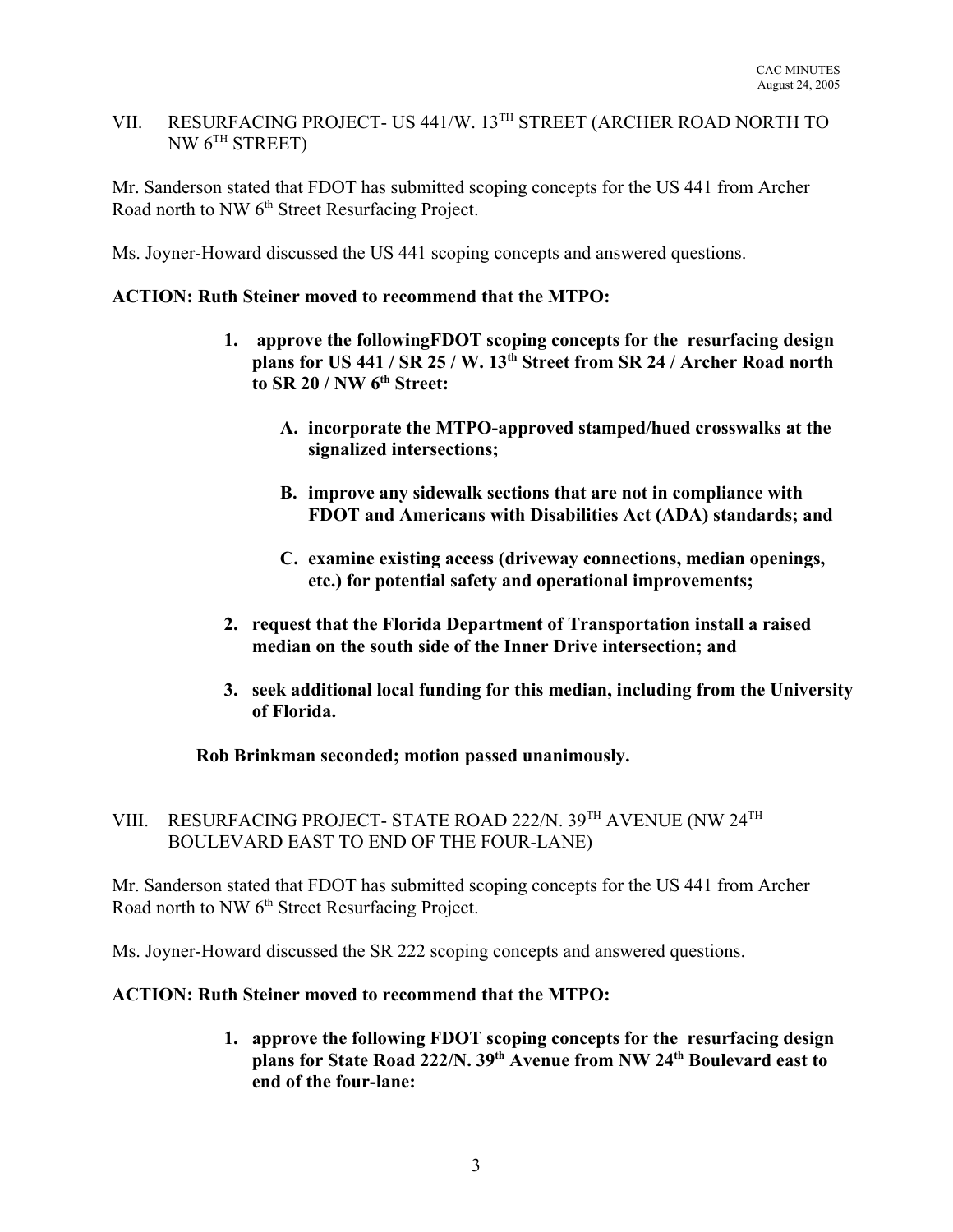- **A. incorporate the MTPO-approved stamped/hued crosswalks at the signalized intersections;**
- **B. improve any sidewalk sections that are not in compliance with FDOT and Americans with Disabilities Act (ADA) standards; and**
- **C. examine existing access (driveway connections, median openings, etc.) for potential safety and operational improvements; and**
- **2. request that the Florida Department of Transportation consider** installing raised medians between NW 24<sup>th</sup> Boulevard and NW 6<sup>th</sup> Street.

### **Rob Brinkman seconded; motion passed unanimously.**

### IX. STREETPRINT REPLACEMENT

Mr. Sanderson stated that FDOT is testing several crosswalk treatments to address skid resistance concerns with previous treatments. He said that FDOT is submitting four treatments for the MTPO to consider for use within the Gainesville Metropolitan Area. He added that all four of the products listed meet FDOT specifications and may be applied to crosswalk projects in this area.

Ms. Joyner-Howard and Mr. Greg Sholar, FDOT Bituminous Research Engineer, discussed the crosswalk treatments and answered questions.

### **ACTION: Bob Reller moved to recommend that the MTPO revise Section 5.2.3 of its**  *Urban Design Policy Manual* **to read as follows:**

**5.2.3 Hue- The preferred hue for crosswalks constructed with stamped asphalt is Streetprint, Inc.'s brick (high traffic formula) color red brick that is matched, as close as possible, to the color of the median's bricks with an increased emphasis on product durability.**

**Tom Collett seconded; motion passed unanimously.**

### $IX_{R}$ . YEAR 2025 NEEDS PLAN- TRANSIT

Mr. Sanderson stated that MTPO and Regional Transit System (RTS) staffs have continued to evaluate long range transit needs. He discussed revised transit needs tables and answered questions.

### **ACTION: Rob Brinkman moved to recommend that the MTPO approve Exhibit 1 Draft Year**

**2025 Transit Needs Plan- Enhanced Existing Routes and Exhibit 2 Draft Year 2025 Transit Needs Plan- New Routes, amended to include funding for maintenance facility expansion. Tom Collett seconded; motion passed unanimously.**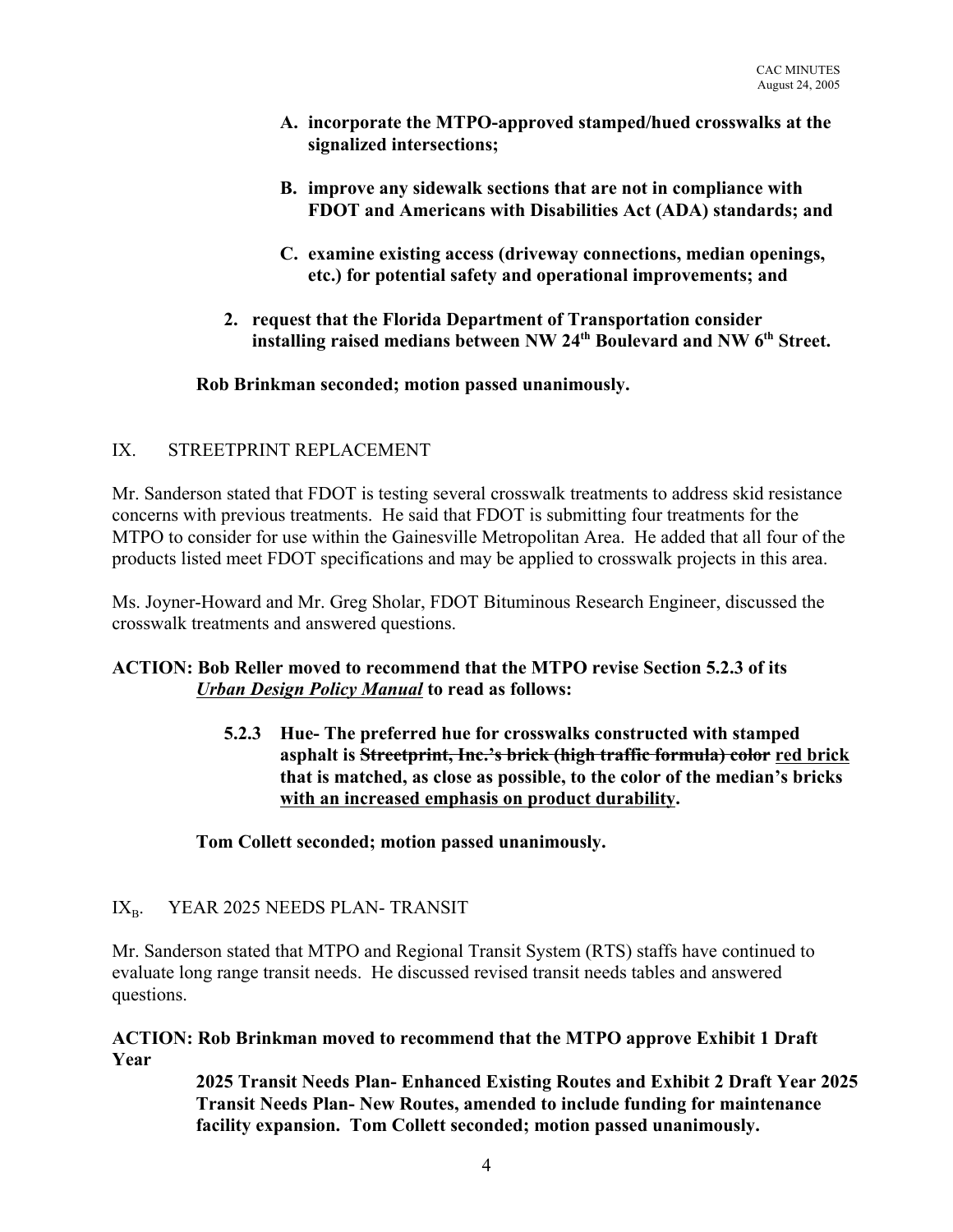CAC MINUTES August 24, 2005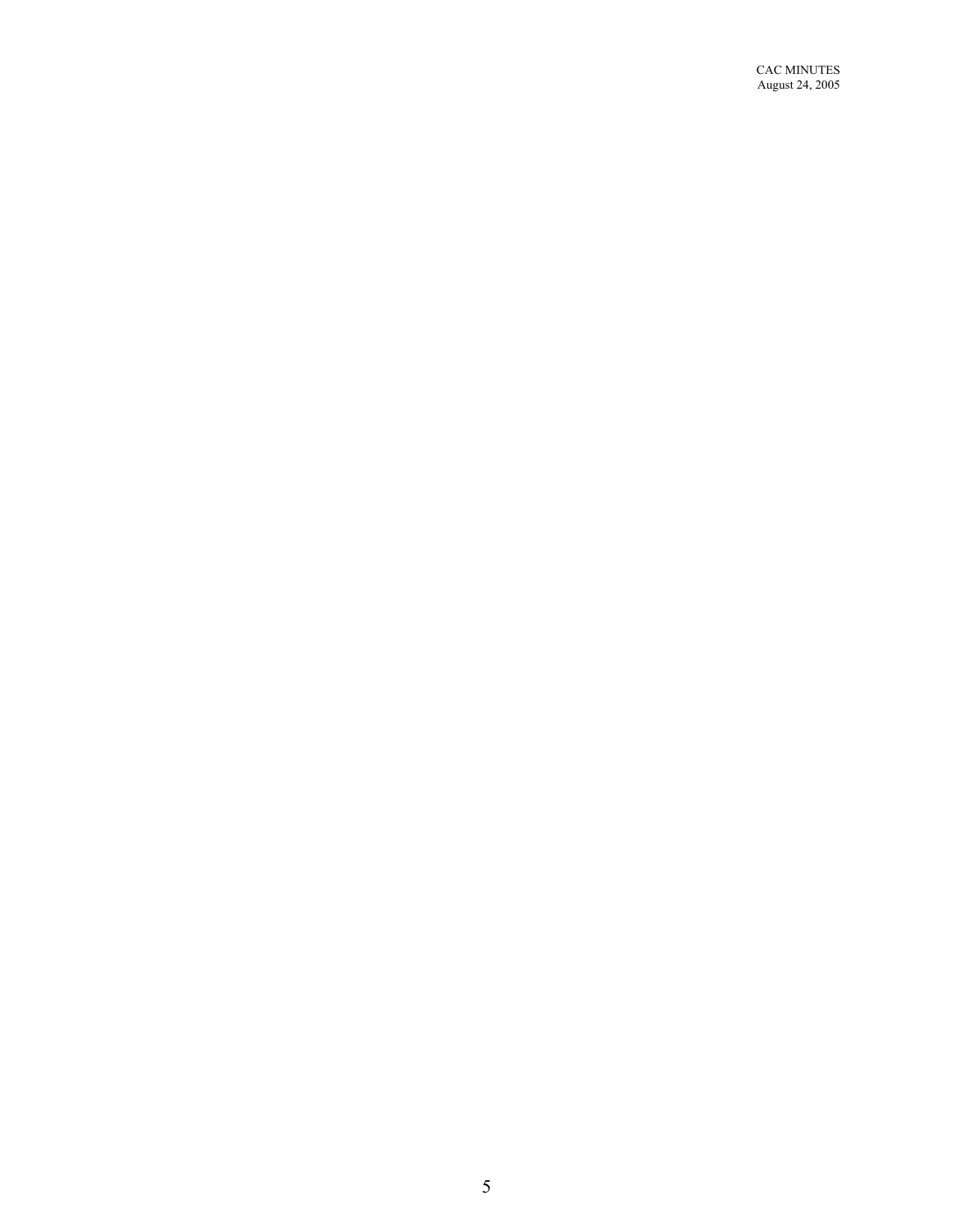### XI. INFORMATION ITEMS

There was no discussion of the information items.

## ADJOURNMENT

The meeting was adjourned at 9:25 p.m.

Date David Welch, Chair

 $\mathcal{L}_\text{max}$  , and the contribution of the contribution of the contribution of the contribution of the contribution of the contribution of the contribution of the contribution of the contribution of the contribution of t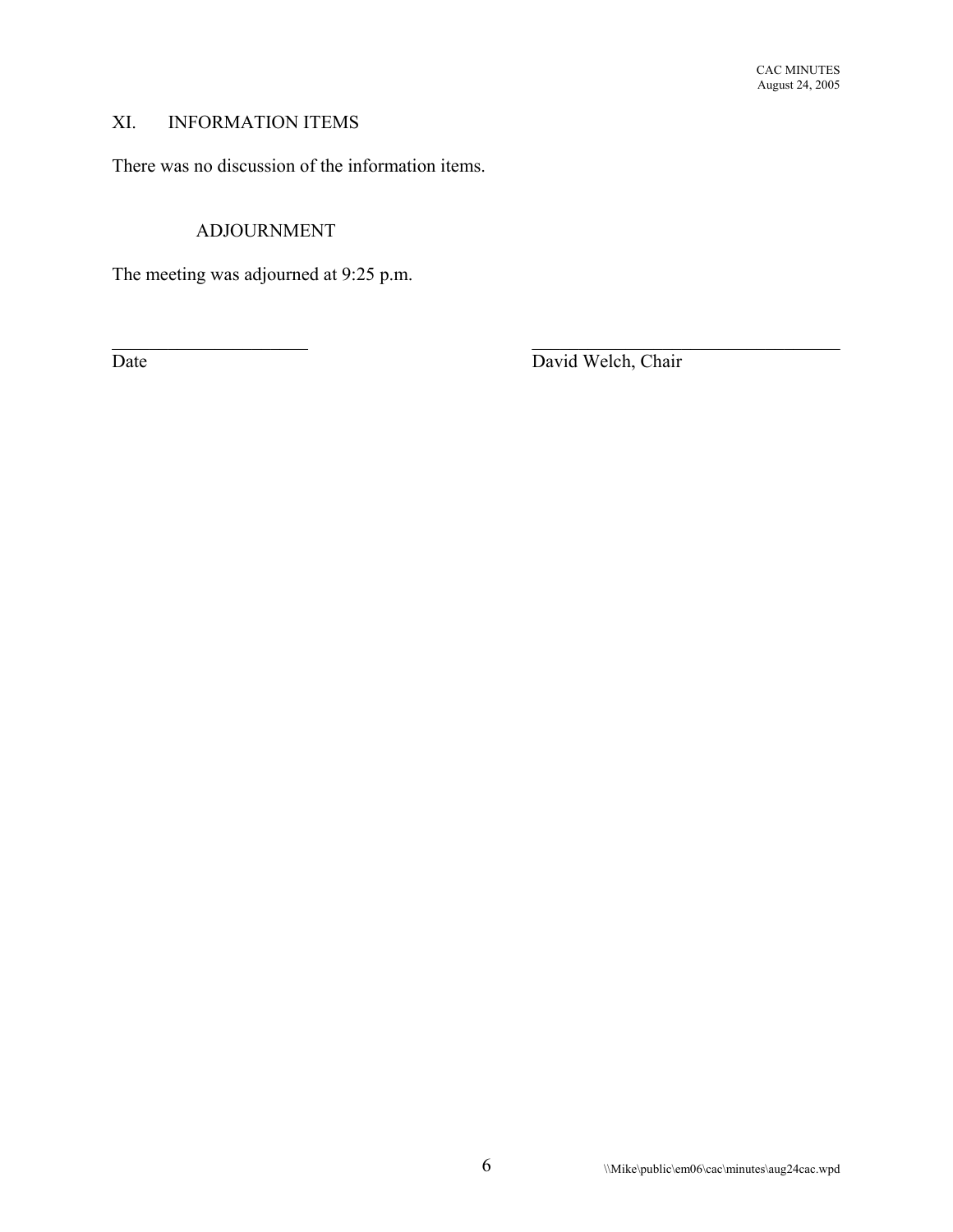#### **EXHIBIT 1**

# **DRAFT YEAR 2025 TRANSIT NEEDS PLAN-ENHANCE EXISTING ROUTES**

|                                    | YEAR 2025 WEEKDAY            |                               |                                   |  |
|------------------------------------|------------------------------|-------------------------------|-----------------------------------|--|
| <b>ROUTE</b>                       | <b>HEADWAYS</b><br>[minutes] | <b>HOURS OF</b><br>OPERATION* | <b>BUSES</b><br><b>NEEDED</b>     |  |
| <b>EXISTING FIXED ROUTE SYSTEM</b> |                              |                               | <b>ENHANCED</b><br><b>SERVICE</b> |  |
| $\mathbf{1}$                       | 15                           | 74                            | $\overline{c}$                    |  |
| $\overline{2}$                     | 15                           | 74                            | 6                                 |  |
| 5                                  | 15                           | 74                            | $\overline{2}$                    |  |
| $\boldsymbol{7}$                   | 15                           | 74                            | 6                                 |  |
| $\,$ 8 $\,$                        | 15                           | 74                            | 3                                 |  |
| 10                                 | 15                           | 74                            | 3                                 |  |
| 11                                 | 15                           | 74                            | $\overline{\mathbf{3}}$           |  |
| 15                                 | 15                           | 74                            | $\overline{4}$                    |  |
| 24                                 | 15                           | 74                            | 3                                 |  |
| 43                                 | 15                           | 74                            | 6                                 |  |
| 75                                 | 15                           | 74                            | $\overline{\mathbf{3}}$           |  |
| 21                                 | $10\,$                       | 111                           | $\overline{c}$                    |  |
| 34                                 | 10                           | 111                           | $\overline{2}$                    |  |
| 36                                 | 10                           | 111                           | 3                                 |  |
| 9                                  | 5                            | 222                           | 3                                 |  |
| 12                                 | 5                            | 222                           | 10                                |  |
| 13                                 | 5                            | 222                           | 8                                 |  |
| 16                                 | 5                            | 222                           | $\overline{c}$                    |  |
| $20\,$                             | 5                            | 222                           | 12                                |  |
| 35                                 | 5                            | 222                           | 5                                 |  |
|                                    |                              | <b>SUBTOTAL</b>               | $88\,$                            |  |
| LATER GATOR ROUTES B $\&$ F        |                              |                               | $\boldsymbol{2}$                  |  |
| <b>TOTAL</b>                       |                              |                               | $90\,$                            |  |

\*Fixed-Route- Weekday, 5:00 a.m. - 3:00 a.m.